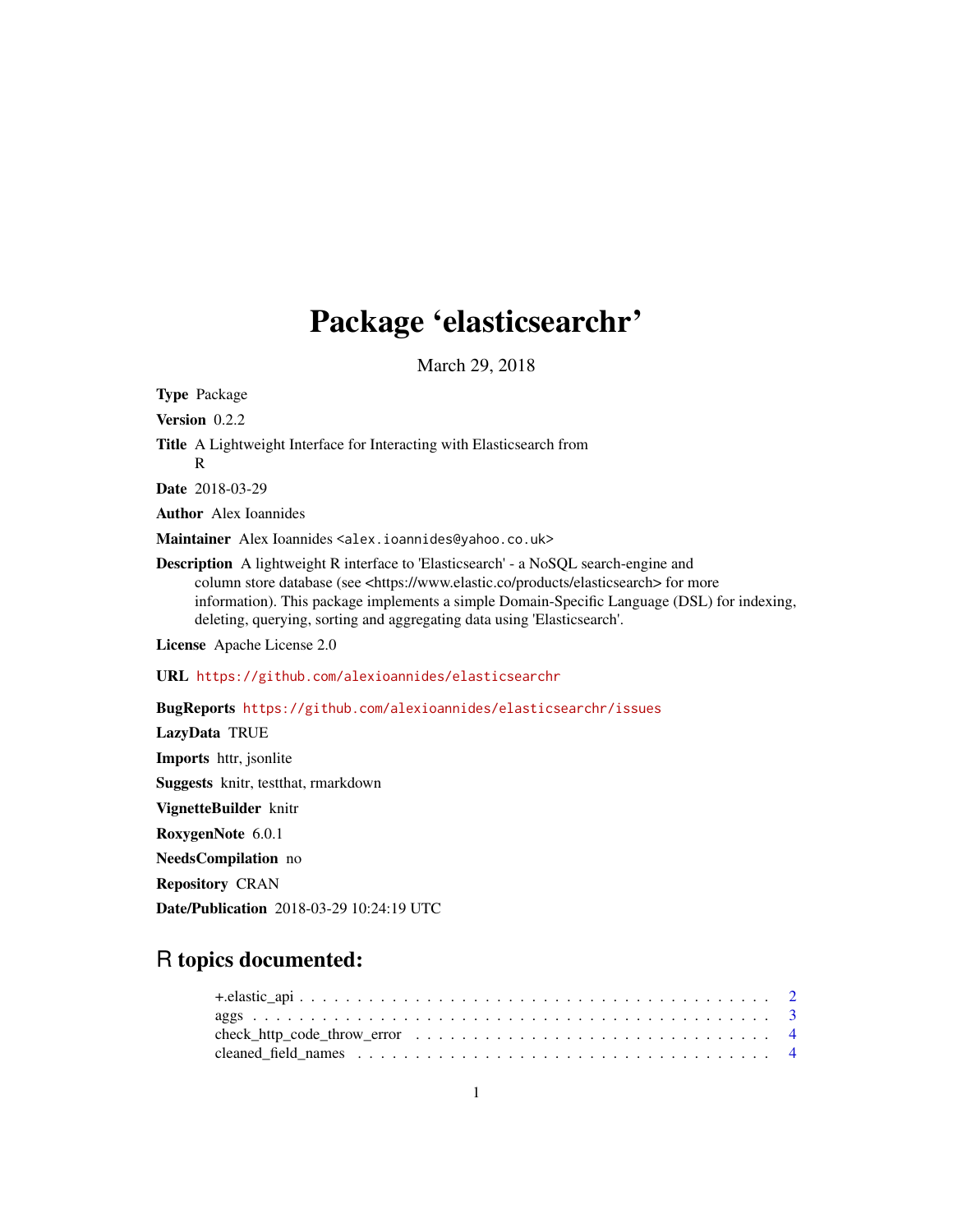<span id="page-1-0"></span>

|       | -6                        |
|-------|---------------------------|
|       | $\overline{7}$            |
|       |                           |
|       | $\overline{\phantom{0}}8$ |
|       |                           |
|       |                           |
|       |                           |
|       |                           |
|       |                           |
|       |                           |
|       |                           |
|       |                           |
|       |                           |
|       |                           |
|       |                           |
|       |                           |
|       |                           |
|       |                           |
|       |                           |
|       |                           |
| Index | 20                        |

+.elastic\_api *Define Elasticsearch aggregation on a secific subset of documents.*

# Description

Sometimes it is necessary to perform an aggregation on the results of a query (i.e. on a subset of all the available documents). This is achieved by adding an aggs object to a query object.

# Usage

## S3 method for class 'elastic\_api'  $x + y$ 

#### Arguments

| elastic_query object.                |
|--------------------------------------|
| elastic_aggs or elastic_sort object. |

# Value

elastic\_aggs object that contains the query information required for the aggregation.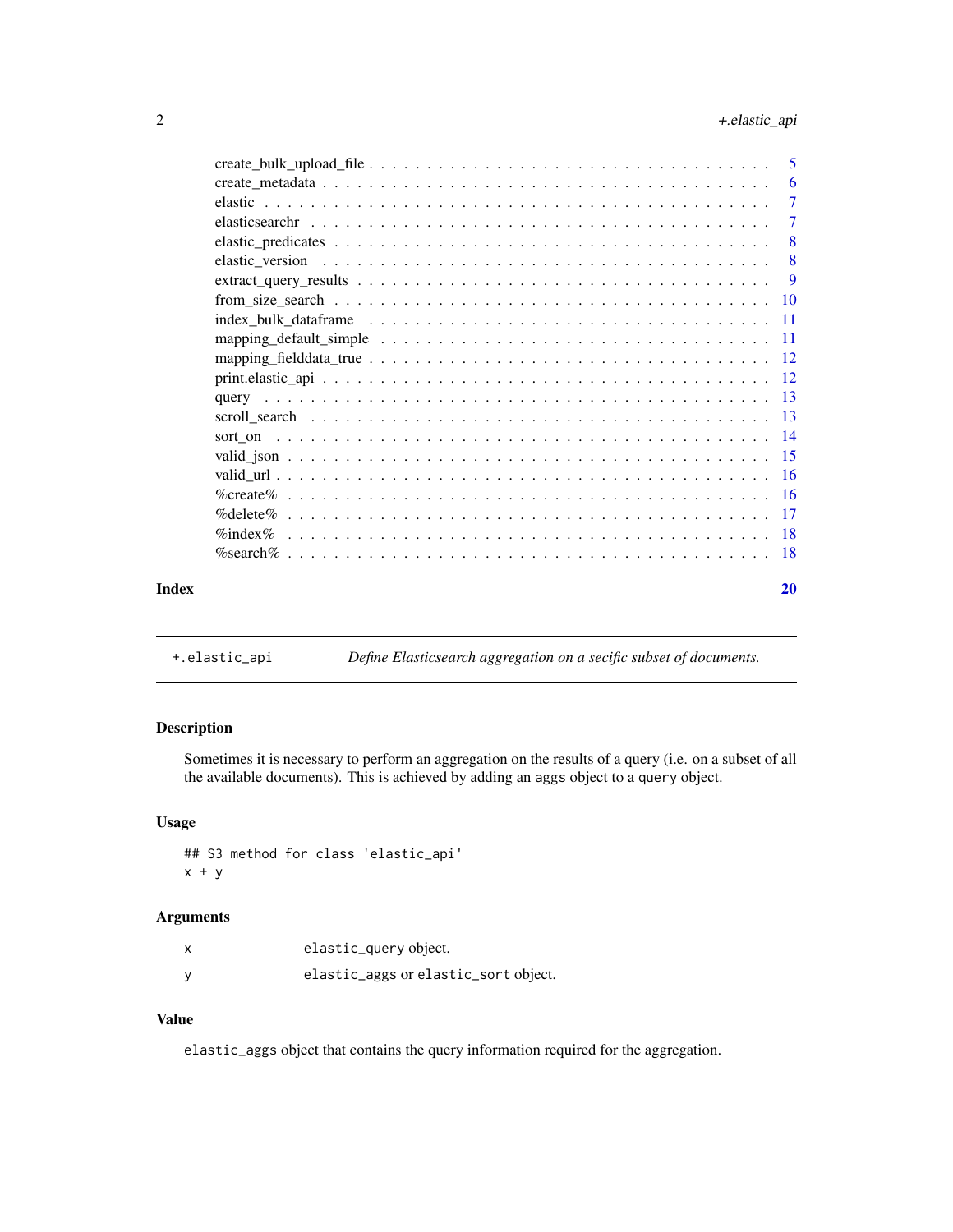#### <span id="page-2-0"></span>aggs 3

# Examples

```
all_docs <- query('{"match_all": {}}')
avg_sepal_width_per_cat <- aggs('{"avg_sepal_width_per_cat": {
     "terms": {"field": "species"},
      "aggs": {"avg_sepal_width": {"avg": {"field": "sepal_width"}}}}
}')
all_docs + avg_sepal_width_per_cat
sort_by_sepal_width <- sort_on('[{"sepal_width": {"order": "asc"}}]')
all_docs + sort_by_sepal_width
```
# aggs *Define Elasticsearch aggregation.*

# Description

Define Elasticsearch aggregation.

#### Usage

aggs(json)

# Arguments

json JSON object describing the aggregation that needs to be executed.

# Value

An elastic\_aggs object.

# See Also

[https://www.elastic.co/guide/en/elasticsearch/reference/current/search-aggregati](https://www.elastic.co/guide/en/elasticsearch/reference/current/search-aggregations.html)ons. [html](https://www.elastic.co/guide/en/elasticsearch/reference/current/search-aggregations.html)

```
avg_sepal_width_per_cat <- aggs('{"avg_sepal_width_per_cat": {
      "terms": {"field": "species"},
      "aggs": {"avg_sepal_width": {"avg": {"field": "sepal_width"}}}}
}')
```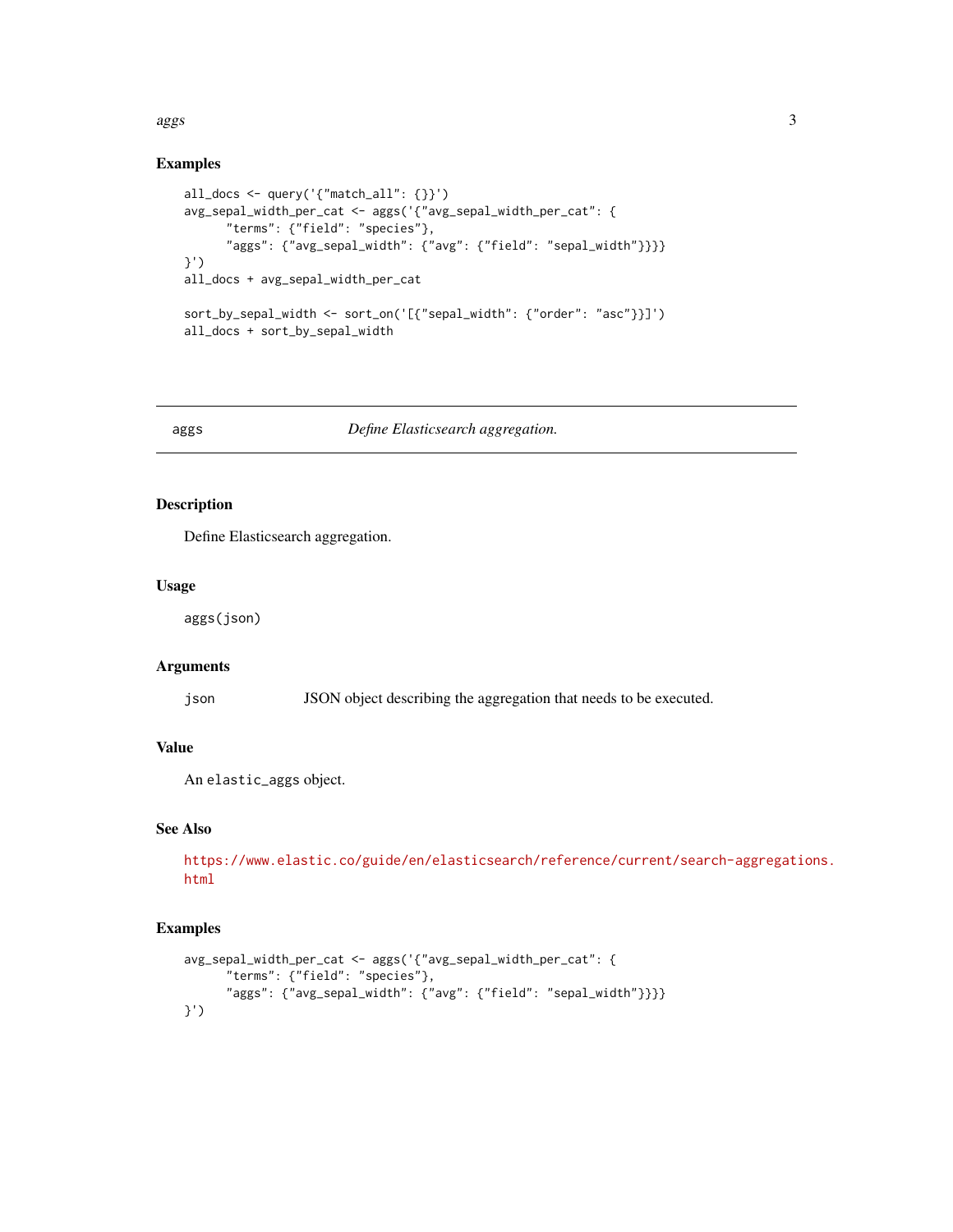<span id="page-3-0"></span>check\_http\_code\_throw\_error

*HTTP response error handling.*

#### Description

If an HTTP request returns a status code that is not 200, then this functions throws an exception and prints the prettified response contents to stderr.

#### Usage

check\_http\_code\_throw\_error(response)

## Arguments

response An HTTP response from a request to a search API request.

#### Value

Exception with prettified JSON response printed to stderr.

cleaned\_field\_names *Sanitise column names.*

#### **Description**

Convert data frame column names into an Elasticsearch compatible format.

#### Usage

```
cleaned_field_names(colnames)
```
#### Arguments

colnames A character vector containing data frame column names.

# Details

Elasticsearch will not ingest field names with periods ("."), such as "Sepal.Width", as these are reserved for nested objects (in the JSON sense). This function replaces all period with underscores ("\_") and the converts everything to lowercase for simplicity.

#### Value

A character vector with 'clean' column names.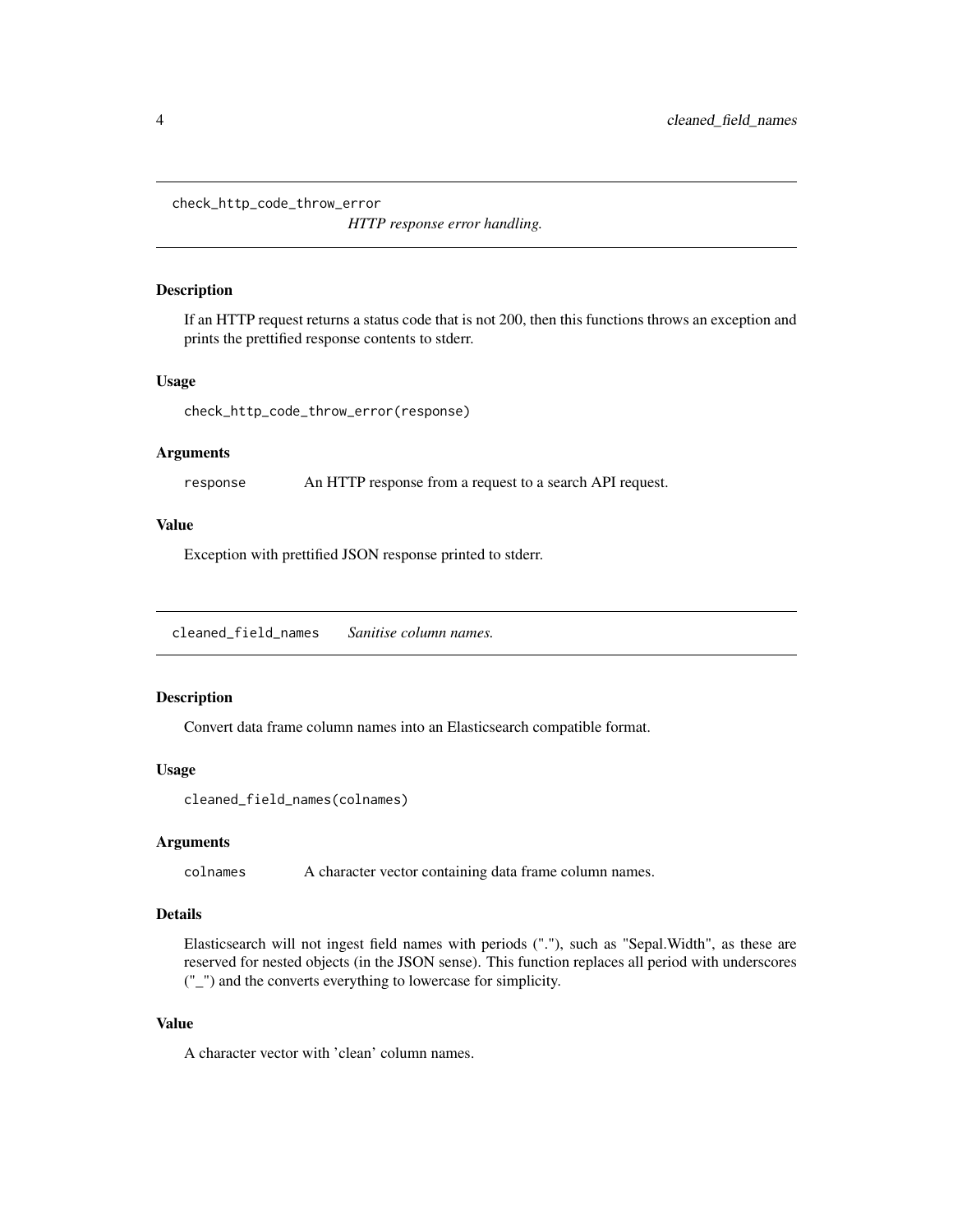# <span id="page-4-0"></span>create\_bulk\_upload\_file 5

#### Examples

```
## Not run:
df <- iris
colnames(df) <- cleaned_field_names(colnames(df))
colnames(df)
# "sepal_length" "sepal_width" "petal_length" "petal_width" "species"
## End(Not run)
```
create\_bulk\_upload\_file

*Create Bulk API data file.*

# Description

The fastest way to index, delete or update many documents, is via the Bulk API. This function assembles a text file comprising of data and/or actions in the format required by the Bulk API. This is ready to be POSTed to the Bulk API.

#### Usage

```
create_bulk_upload_file(metadata, df = NULL)
```
create\_bulk\_delete\_file(metadata)

#### Arguments

| metadata | A character vector of Bulk API document information objects, as generated by<br>$create\_metadata(\dots).$ |
|----------|------------------------------------------------------------------------------------------------------------|
| df       | [optional] A data frame with data for indexing or updating.                                                |

# Value

The name of the temporary file containing the data for the Elasticsearch Bulk API.

#### See Also

<https://www.elastic.co/guide/en/elasticsearch/reference/current/docs-bulk.html> for more information on the information required by the Elasticsearch Bulk API.

```
## Not run:
bulk_upload_info <- create_metadata("index", "iris", "data", n = nrow(iris))
create_bulk_upload_file(bulk_upload_info, iris)
# "/var/folders/__/yz_l30s48xj6m_0059b_2twr0000gn/T//RtmpQnvUOt/file98194322b8"
bulk_delete_info <- create_metadata("delete", "iris", "data", n = nrow(iris))
```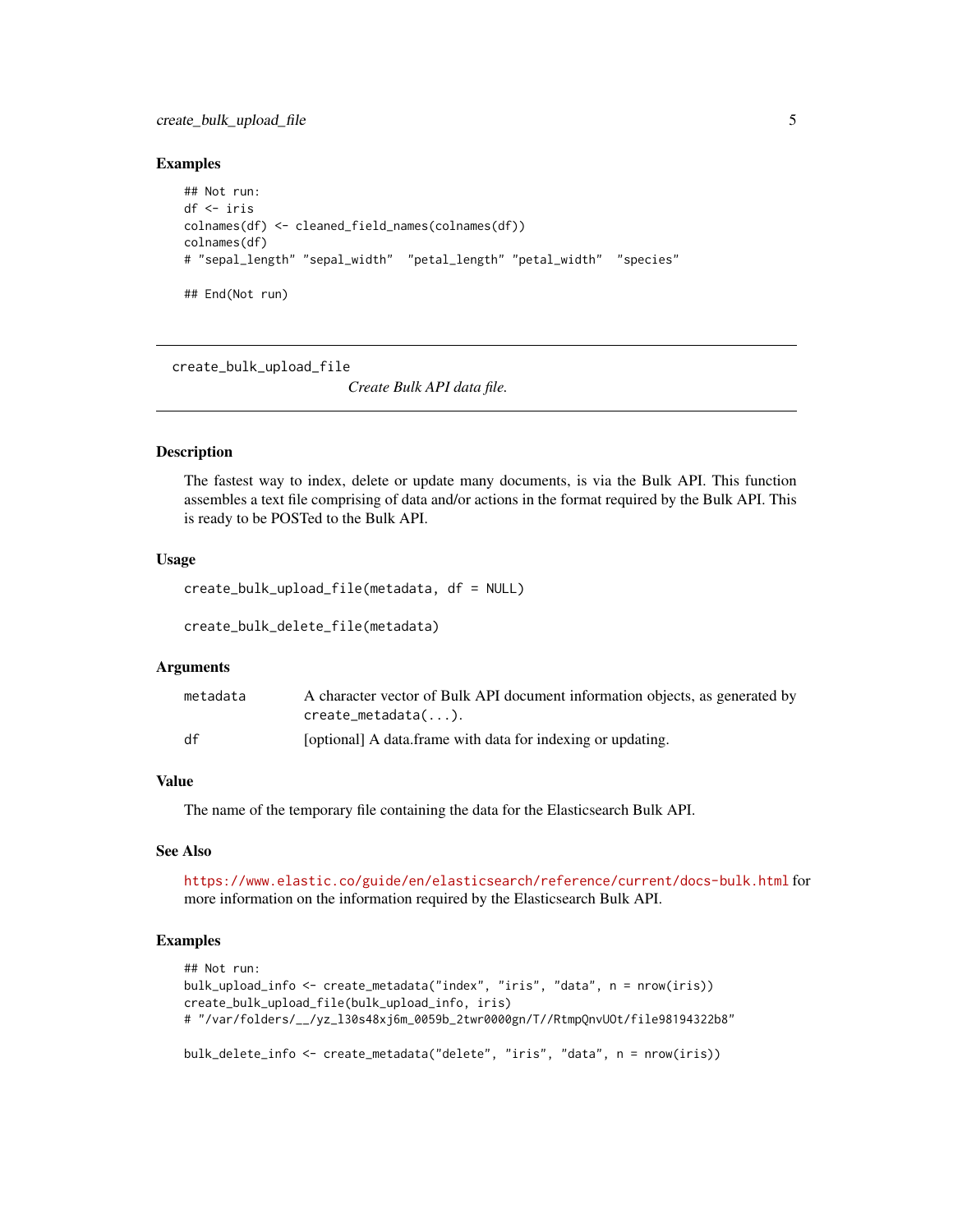```
create_bulk_delete_file(bulk_delete_info)
# "/var/folders/__/yz_l30s48xj6m_0059b_2twr0000gn/T//RtmpQnvUOt/file98194322b8"
## End(Not run)
```
create\_metadata *Create Bulk API metadata.*

#### **Description**

The fastest way to index, delete or update many documents, is via the Bulk API. This requires that each document have the action combined with the document's metadata (index, type and id) sent to the API. This information is encapulated as a JSON object, that this function is responsible for generating.

#### Usage

```
create_metadata(action, index, doc_type, id = NULL, n = NULL)
```
#### Arguments

| action   | One of: "index", "create", "update" or "delete".                                                                         |
|----------|--------------------------------------------------------------------------------------------------------------------------|
| index    | The name of the index where the documents reside (or will reside).                                                       |
| doc_type | The name of the document type where the documents reside (or will reside).                                               |
| id       | [optional] Character vector of document ids.                                                                             |
| n        | [optional] Integer number of repeated metadata description objects that need to<br>be returned (if id is not specified). |

# Value

A character vector of Bulk API document information objects.

#### See Also

<https://www.elastic.co/guide/en/elasticsearch/reference/current/docs-bulk.html> for more information on the information required by the Elasticsearch Bulk API.

#### Examples

```
## Not run:
create_metadata("index", "iris", "data", n = 2)
'{\"index\": {\"_index\": \"iris\", \"_type\": \"data\"}}'
'{\"index\": {\"_index\": \"iris\", \"_type\": \"data\"}}'
```
<span id="page-5-0"></span>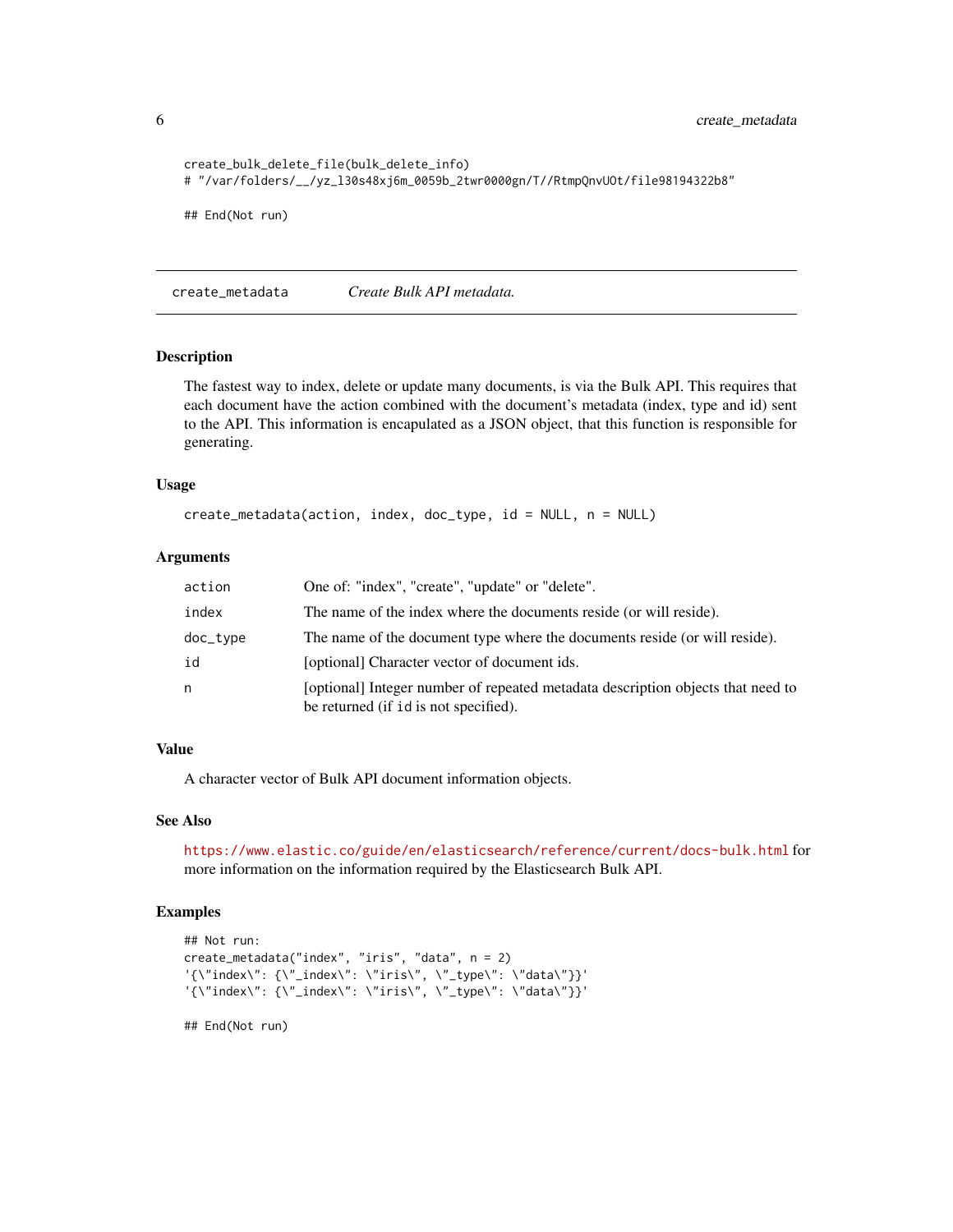<span id="page-6-0"></span>

Objects of this class contain all of the information required to locate documents in an Elasticsearch cluster.

# Usage

elastic(cluster\_url, index, doc\_type = NULL)

# Arguments

| cluster url | URL to the Elastic cluster.                              |
|-------------|----------------------------------------------------------|
| index       | The name of an index on the Elasticsearch cluster.       |
| doc_type    | [optional] The name of a document type within the index. |

# Value

An elastic\_rescource object.

# Examples

```
## Not run:
my_data <- elastic("http://localhost:9200", "iris", "data")
## End(Not run)
```

| elasticsearchr | elasticsearchr: a lightweight Elasticsearch client for R. |  |  |  |
|----------------|-----------------------------------------------------------|--|--|--|
|----------------|-----------------------------------------------------------|--|--|--|

# Description

Allows you to index, update and delete documents as well as run queries and aggregations.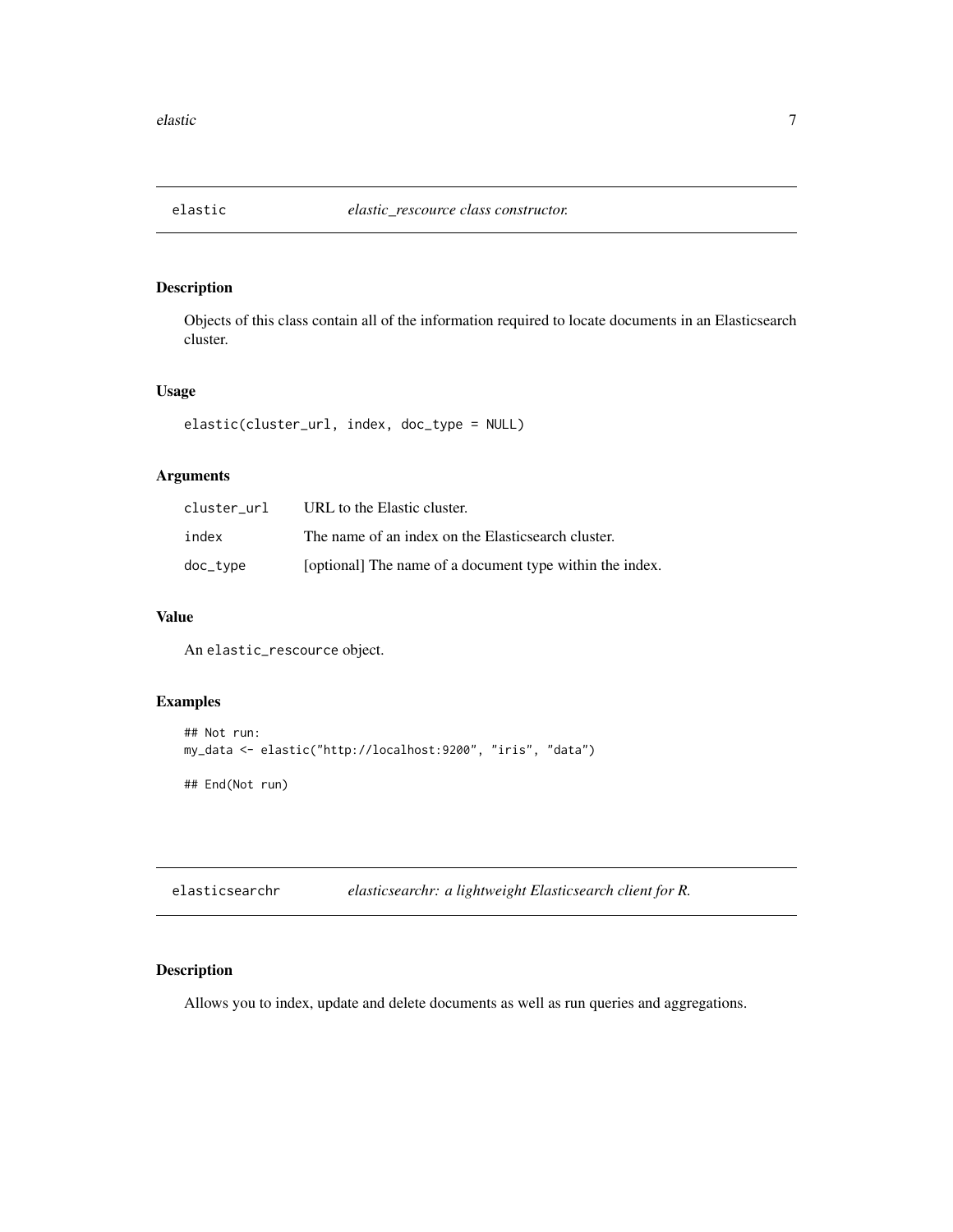<span id="page-7-0"></span>elastic\_predicates *elasticsearchr predicate functions.*

# Description

Predicate functions for identifying different elasticsearchr object types.

# Usage

```
is_elastic(x)
is_elastic_rescource(x)
is_elastic_api(x)
is_elastic_query(x)
is_elastic_aggs(x)
is_elastic_sort(x)
```
# Arguments

x An elasticsearchr object.

#### Value

Boolean.

elastic\_version *Elasticsearch version*

### Description

Returns the major, minor and build version numbers for an Elasticsearch cluster, given a valid URL to an Elasticsearch cluster.

# Usage

elastic\_version(url)

# Arguments

url A valid URL to an Elasticsearch cluster.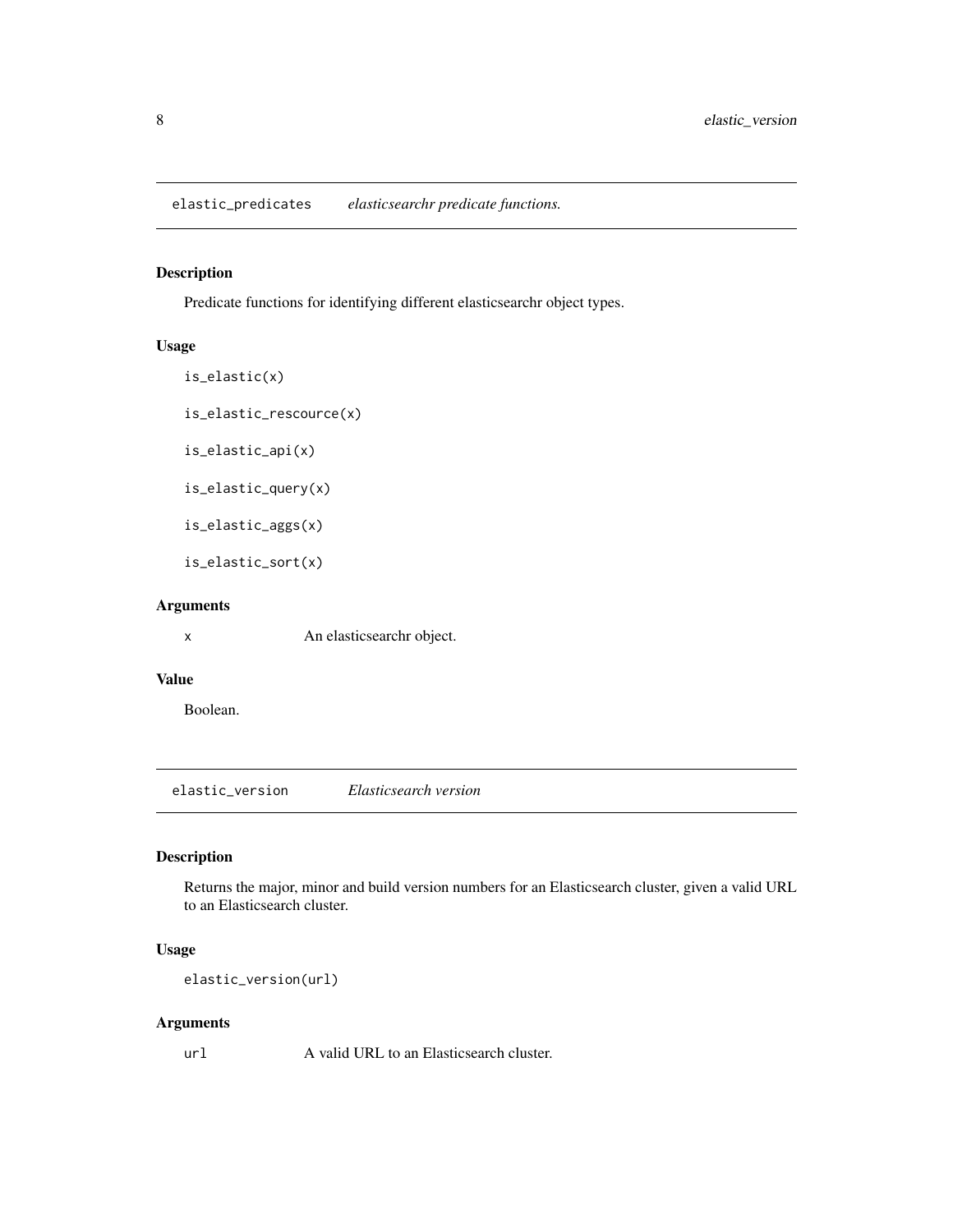```
extract_query_results 9
```
# Value

A list with the major, minor and build numbers.

# Examples

```
## Not run:
elastic_version("http://localhost:9200")
$major
[1] 5
$minor
[1] 0
$build
[1] 1
## End(Not run)
```
extract\_query\_results *Elasticsearch HTTP response data extraction functions.*

# Description

Functions for extracting the different types of data that can be contained in a response to a search API request.

#### Usage

```
extract_query_results(response)
```

```
extract_aggs_results(response)
```
extract\_id\_results(response)

#### Arguments

response An HTTP response from a response to a search API request.

# Value

A data.frame of response results.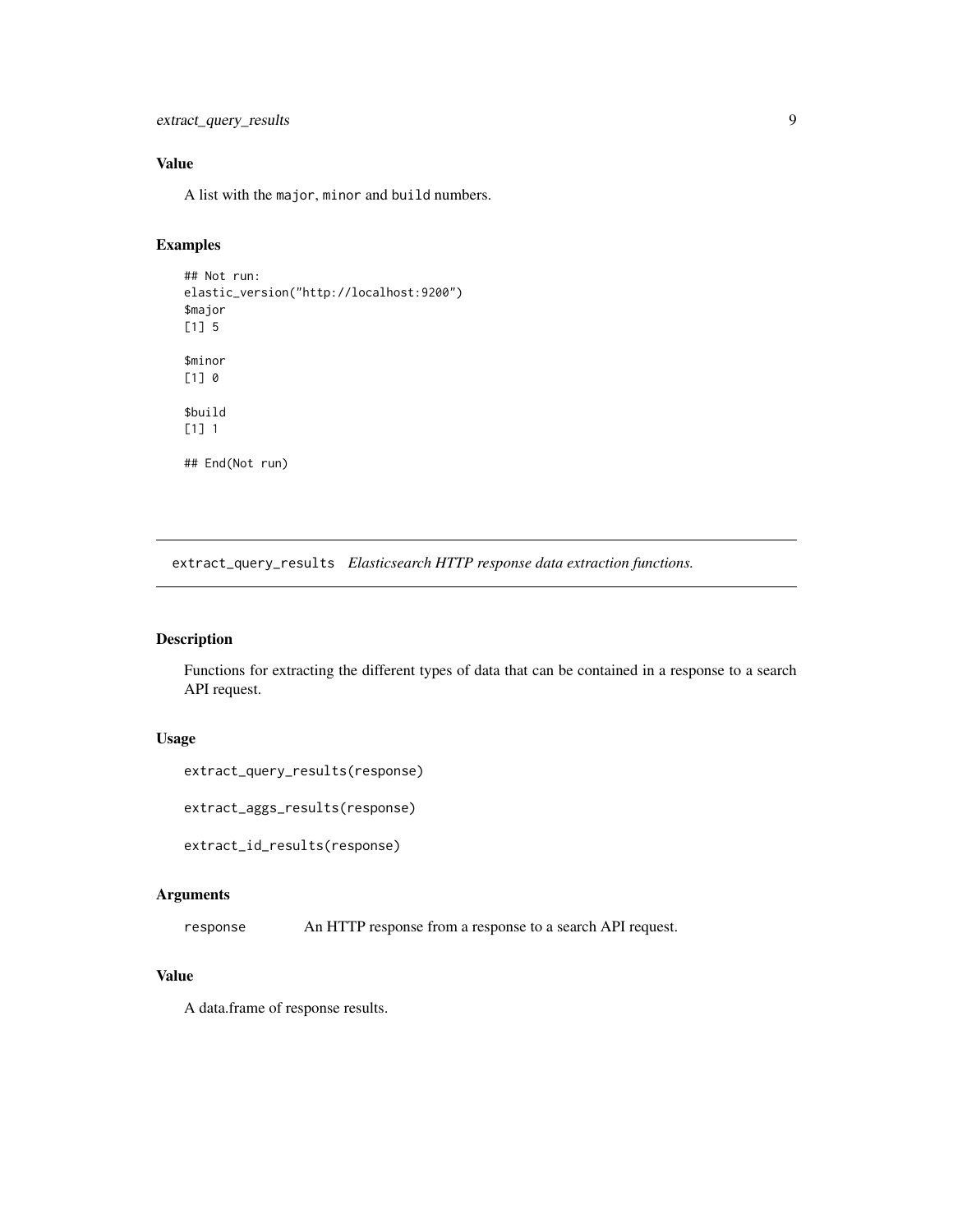<span id="page-9-0"></span>

The from-size search API allows a maximum of 10,000 search results (the maximum 'size') to be returned in one call to the API. The 'from' in the name of the API refers to where in the order of all qualifying documents (as ordered by their search score), should results start to be returned from. Anything larger than 10,000 and the results need to be fetched from using the scroll-search API (which is slower as it involves making multiple call-back requests). This API is particularly well suited to returning aggregation results.

#### Usage

```
from_size_search(rescource, api_call_payload)
```
#### Arguments

| rescource | An elastic rescource object describing on what documents the query is to be |
|-----------|-----------------------------------------------------------------------------|
|           | execured on.                                                                |

api\_call\_payload

A character string containing the JSON payload that described the query to be executed.

#### Value

A data.frame of documents returned from the query.

### See Also

[https://www.elastic.co/guide/en/elasticsearch/reference/current/search-request-f](https://www.elastic.co/guide/en/elasticsearch/reference/current/search-request-from-size.html)rom-size. [html](https://www.elastic.co/guide/en/elasticsearch/reference/current/search-request-from-size.html) for more information on the information required by the Elasticsearch from-size API.

#### Examples

```
## Not run:
elastic_rescource <- elastic("http://localhost:9200", "iris", "data")
query_json <- '{"query": {"match_all": {}}}'
results <- from_size_search(elastic_rescource, query_json)
head(results)
# sepal_length sepal_width petal_length petal_width species
# 1 4.8 3.0 1.4 0.1 setosa
# 2 4.3 3.0 1.1 0.1 setosa
# 3 5.8 4.0 1.2 0.2 setosa
# 4 5.1 3.5 1.4 0.3 setosa
# 5 5.2 3.5 1.5 0.2 setosa
# 6 5.2 3.4 1.4 0.2 setosa
```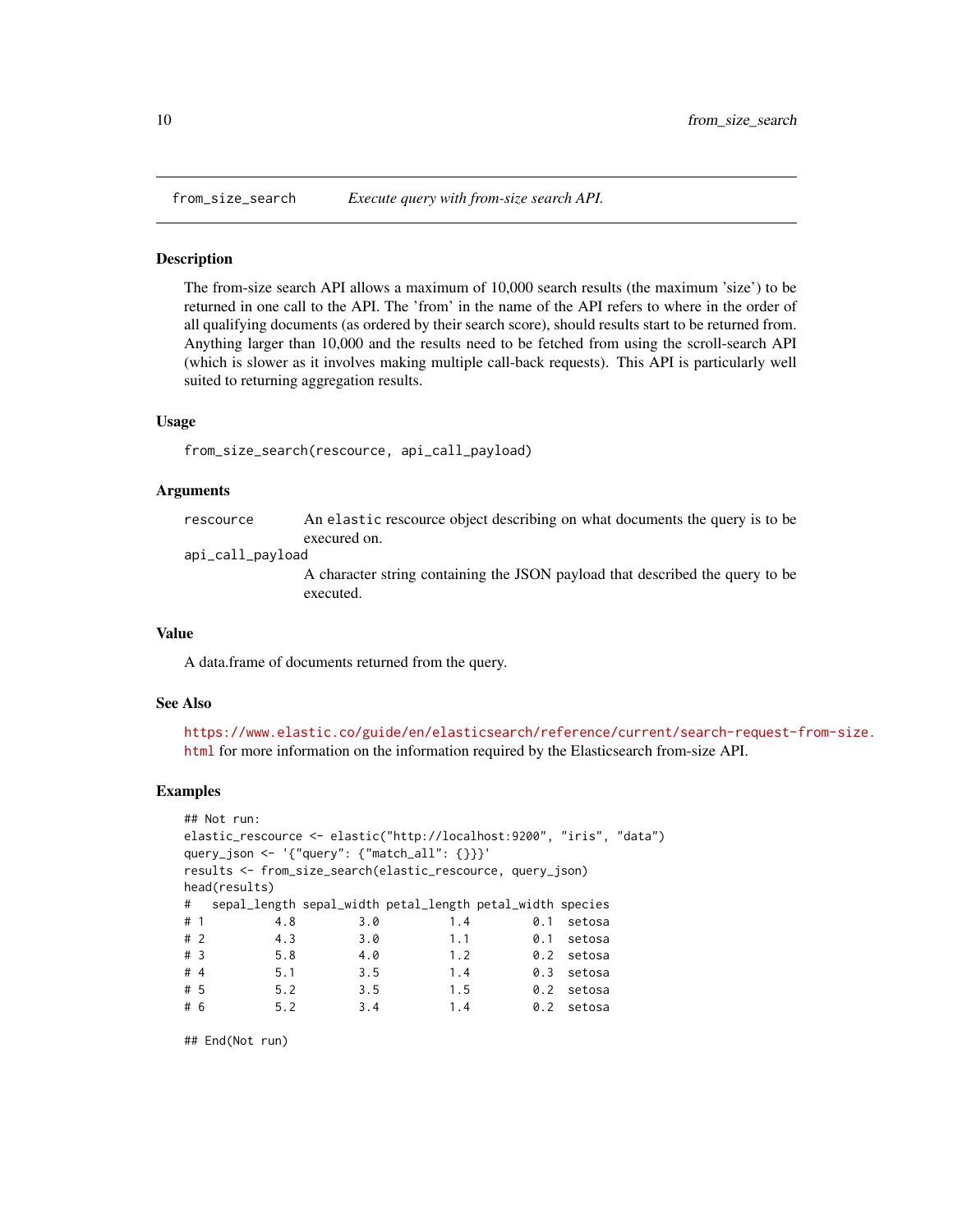<span id="page-10-0"></span>index\_bulk\_dataframe *Index data frame with Elasticsearch Bulk API*

## Description

Helper function to orchestrate the assembly of the Bulk API upload file, http request to Elasticsearch and handling any subsequent respose errors. It's primary purpose is to be called repeatedly on 'chunks' of a data frame that is too bid to be indexed with a single call to the Bulk API (and hence the split into smaller more manageable chunks).

#### Usage

index\_bulk\_dataframe(rescource, df)

#### Arguments

| rescource | An elastic_rescource object that contains the information on the Elastic-        |
|-----------|----------------------------------------------------------------------------------|
|           | search cluster, index and document type, where the indexed data will reside. If  |
|           | this does not already exist, it will be created automatically.                   |
| df        | data frame whose rows will be indexed as documents in the Elasticsearch cluster. |

#### Examples

```
## Not run:
rescource <- elastic("http://localhost:9200", "iris", "data")
index_bulk_dataframe(rescource, iris)
```

```
## End(Not run)
```
mapping\_default\_simple

*Simple Elasticsearch default mappings for non-text-search analytics*

# Description

This mapping switches-off the text analyser for all fields of type 'string' (i.e. switches off free text search), allows all text search to work with case-insensitive lowercase terms, and maps any field with the name 'timestamp' to type 'date', so long as it has the appropriate string or long format.

### Usage

mapping\_default\_simple()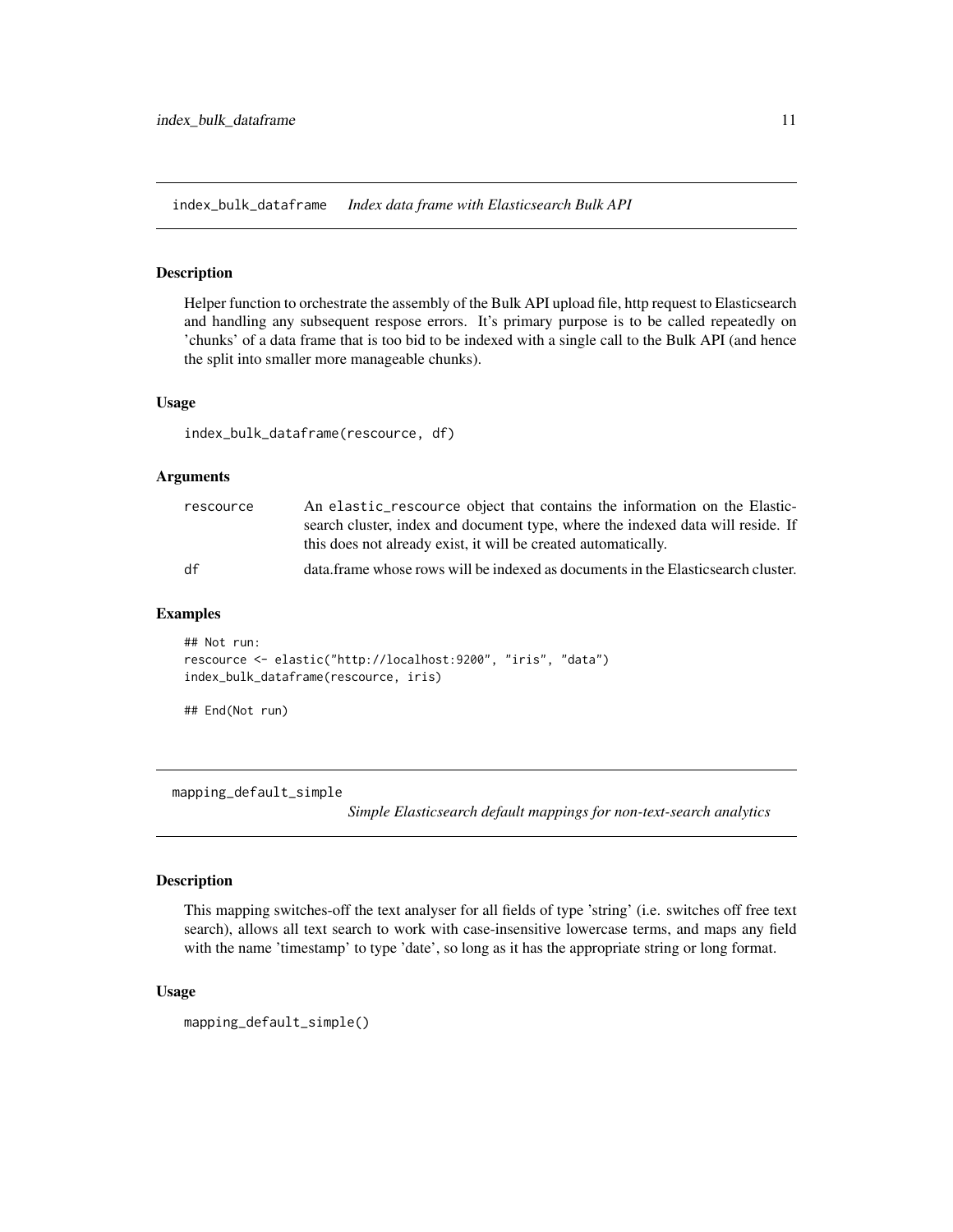<span id="page-11-0"></span>mapping\_fielddata\_true

*Elasticsearch 5.x default mappings enabling fielddata for text fields*

# Description

A default mapping that enables fielddata for all string/text fields in Elasticsearch 5.x.

# Usage

mapping\_fielddata\_true()

print.elastic\_api *Pretty-print aggs and query JSON objects.*

# Description

Pretty-print aggs and query JSON objects.

# Usage

## S3 method for class 'elastic\_api'  $print(x, \ldots)$ 

#### Arguments

| X                       | elastic_query or elastic_aggs object.        |
|-------------------------|----------------------------------------------|
| $\cdot$ $\cdot$ $\cdot$ | For consitency with all other print methods. |

# Value

Character string of pretty-printed JSON object.

```
all_docs <- query('{"match_all": {}}')
print(all_docs)
```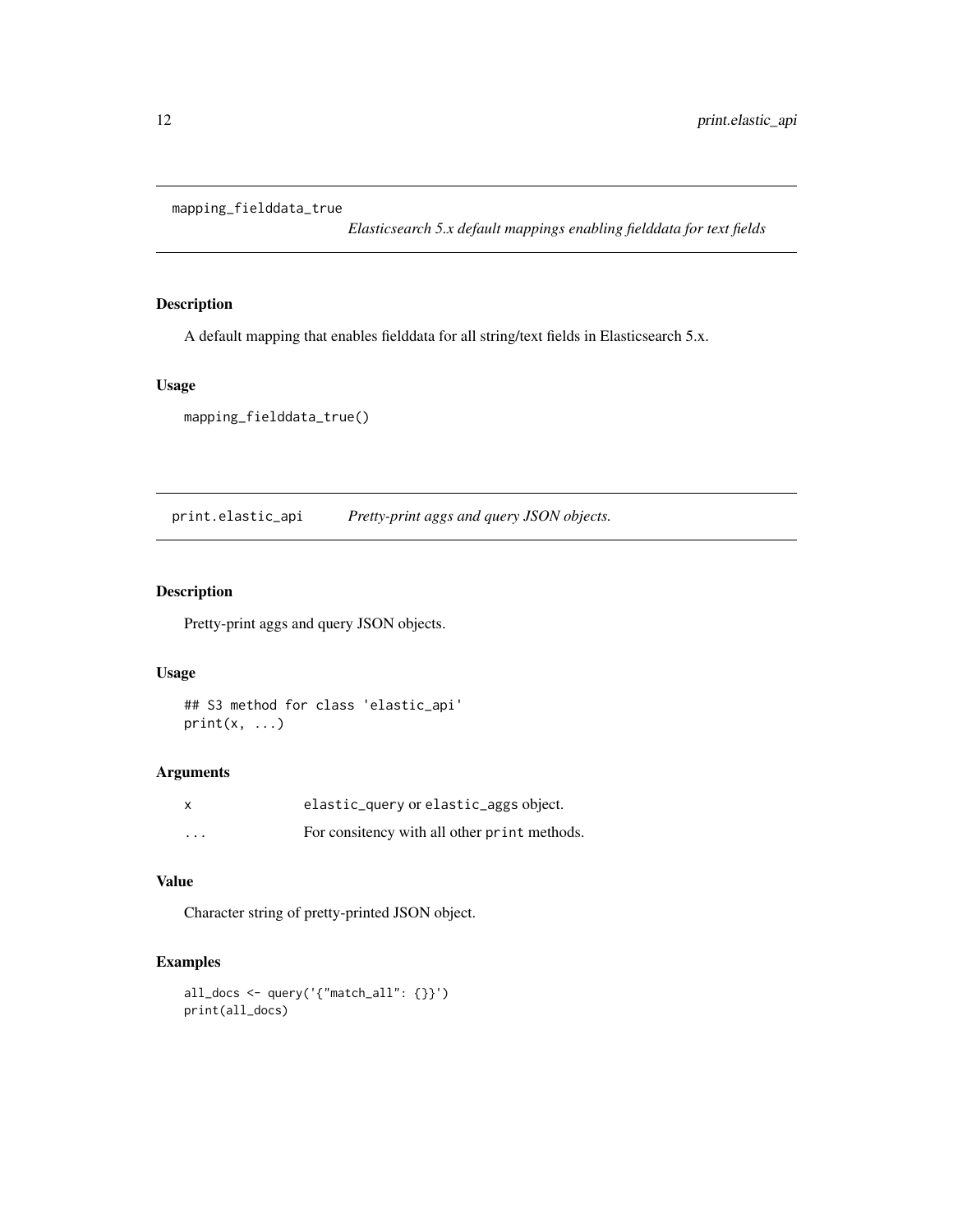<span id="page-12-0"></span>

Define Elasticsearch query.

#### Usage

query(json, size =  $0$ )

#### Arguments

| ison | JSON object describing the query that needs to be executed.                                                          |
|------|----------------------------------------------------------------------------------------------------------------------|
| size | [optional] The number of documents to return. If left unspecified, then the de-<br>fault if to return all documents. |
|      |                                                                                                                      |

#### Value

An elastic\_query object.

#### See Also

<https://www.elastic.co/guide/en/elasticsearch/reference/current/query-dsl.html>

#### Examples

all\_docs <- query('{"match\_all": {}}')

scroll\_search *Execute a query with the scroll-search API.*

# Description

The scroll-search API works by returning a 'token' to the user that allows search results to be returned one 'page' at a time. This, large query results (in excess of the 10,000 documents maximum size offered by the from-search API) can be retreived by making multiple calls after the initial query was sent. Although a slower process end-to-end, this API is particularly well suited to returning large query results.

#### Usage

```
scroll_search(rescource, api_call_payload,
  extract_function = extract_query_results)
```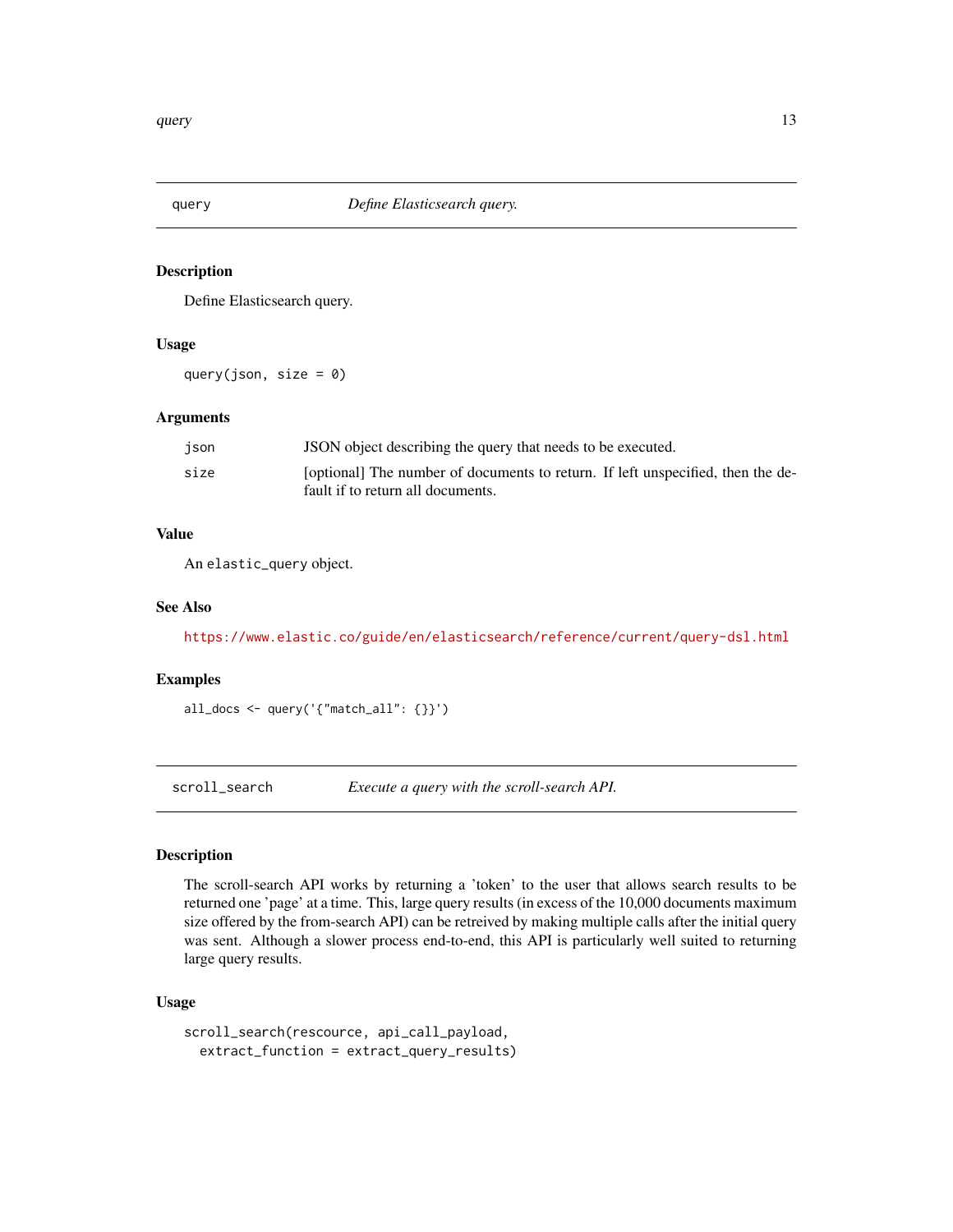#### <span id="page-13-0"></span>**Arguments**

| rescource        | An elastic rescource object describing on what documents the query is to be     |
|------------------|---------------------------------------------------------------------------------|
|                  | execured on.                                                                    |
| api_call_payload |                                                                                 |
|                  | A character string containing the JSON payload that described the query to be   |
|                  | executed.                                                                       |
| extract_function |                                                                                 |
|                  | A function to be used for extracting the data from the responses sent back from |

the scroll-search API. Defaults to extract\_query\_results that extracts query results, for when the scroll-search API is being used for retreiving query results (as opposed to aggregations or document ids, etc.).

# Value

A data.frame of documents returned from the query.

#### See Also

[https://www.elastic.co/guide/en/elasticsearch/reference/current/search-request-s](https://www.elastic.co/guide/en/elasticsearch/reference/current/search-request-scroll.html)croll. [html](https://www.elastic.co/guide/en/elasticsearch/reference/current/search-request-scroll.html) for more information on the information required by the Elasticsearch scroll-search API.

# Examples

```
## Not run:
elastic_rescource <- elastic("http://localhost:9200", "iris", "data")
query_json <- '{"query": {"match_all": {}}}'
results <- scroll_search(elastic_rescource, query_json)
head(results)
# sepal_length sepal_width petal_length petal_width species
# 1 4.8 3.0 1.4 0.1 setosa
# 2 4.3 3.0 1.1 0.1 setosa
4.0 1.2 0.1 setosa<br>
4.0 1.2 0.2 setosa<br>
4.4 5.1 3.5 1.4 0.3 setosa
# 4 5.1 3.5 1.4 0.3 setosa
# 5 5.2 3.5 1.5 0.2 setosa
# 6 5.2 3.4 1.4 0.2 setosa
```

```
## End(Not run)
```
sort\_on *Define Elasticsearch query sort*

# Description

Define Elasticsearch query sort

#### Usage

sort\_on(json)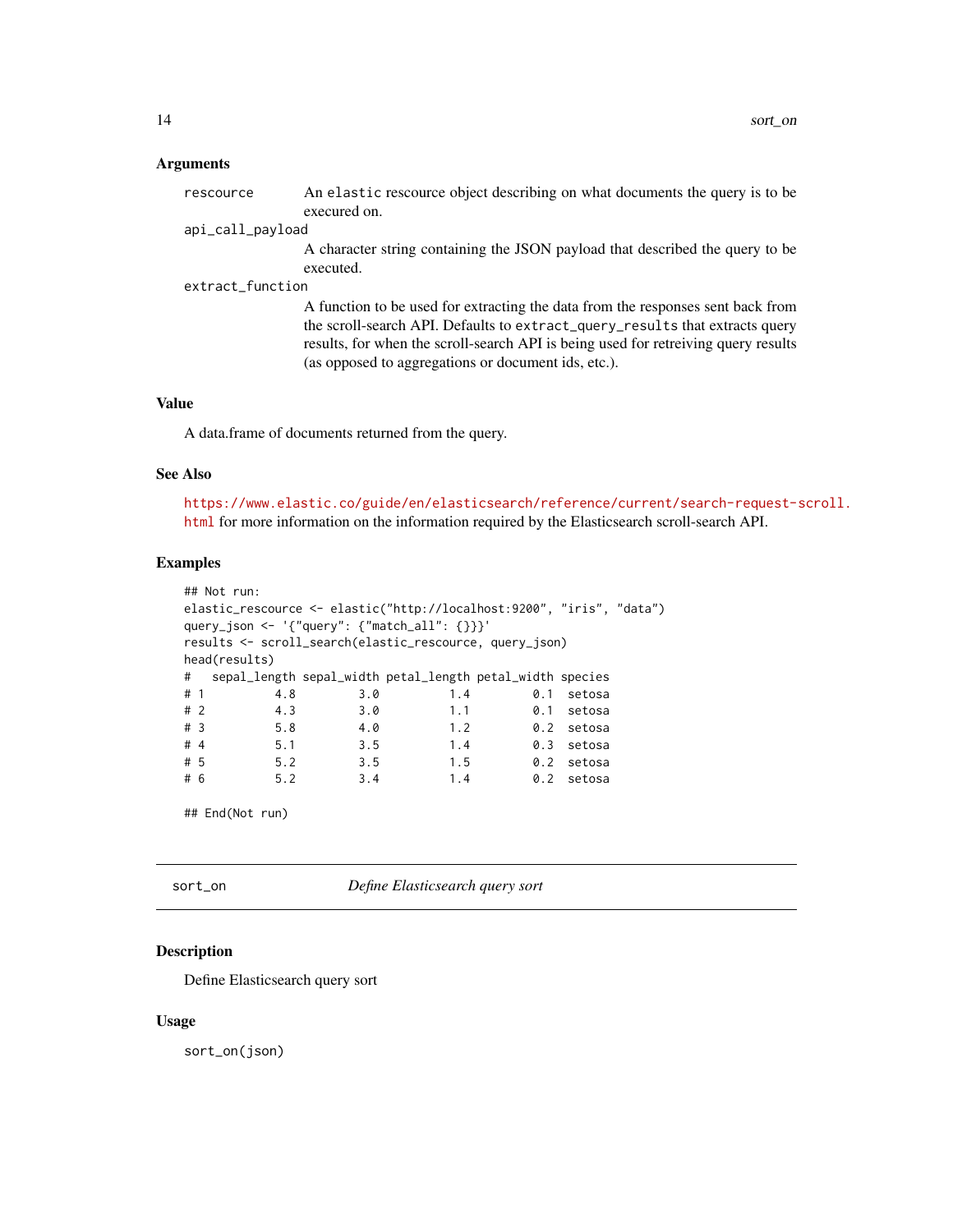# <span id="page-14-0"></span>valid\_json 15

# Arguments

json JSON object describing the sorting required on the query results.

# Value

An elastic\_sort object.

# See Also

[https://www.elastic.co/guide/en/elasticsearch/reference/5.0/search-request-sort.](https://www.elastic.co/guide/en/elasticsearch/reference/5.0/search-request-sort.html) [html](https://www.elastic.co/guide/en/elasticsearch/reference/5.0/search-request-sort.html)

# Examples

```
sort_by_key <- sort_on('[{"sort_key": {"order": "asc"}}]')
```
valid\_json *Valid JSON string predicate function*

# Description

Valid JSON string predicate function

# Usage

valid\_json(json)

# Arguments

json Candidate JSON object as a string.

#### Value

Boolean.

# Examples

```
## Not run:
good_json <- '{"id": 1}'
valid_json(good_json)
# TRUE
bad_json <- '{"id": 1a}'
valid_json(bad_json)
# FALSE
```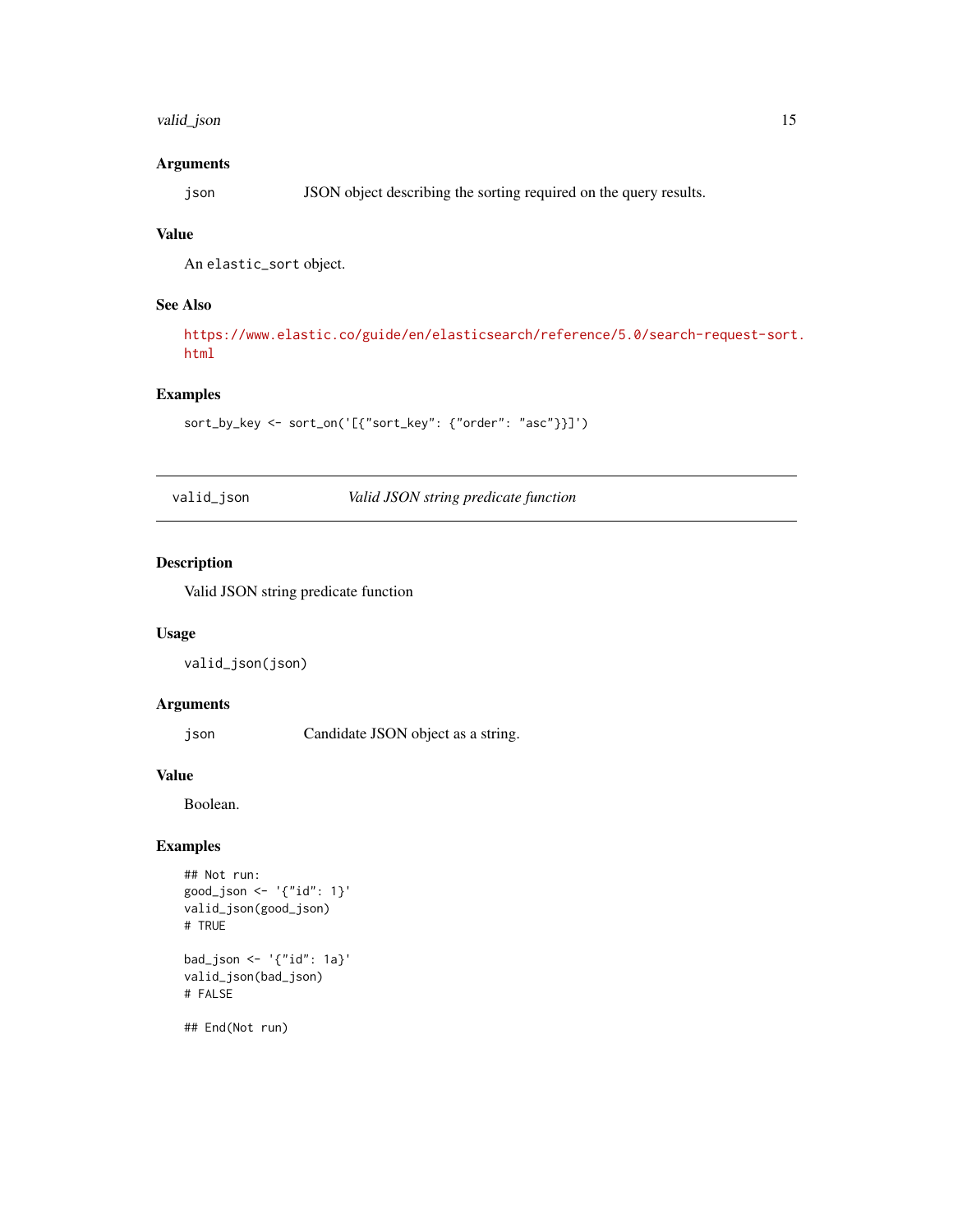<span id="page-15-0"></span>

Tries to defend against incorrect URLs to Elasticsearch rescources. Requires that URLs must contain the protocol (e.g. 'http') as well an Elasticsearch port number (e.g. ':9200'), and must not end in  $\prime$ .

#### Usage

valid\_url(url)

#### Arguments

url The URL to validate.

#### Value

Boolean

# Examples

```
## Not run:
url <- "http://localhost:9200"
valid_url(url)
# TRUE
url <- "localhost:9200"
valid_url(url)
# Error in valid_url(url) : invalid URL to Elasticsearch cluster
## End(Not run)
```
%create% *Create Elasticsearch index with custom mapping.*

#### Description

Mappings are the closest concept to traditional database 'schema'. This function allows the creation of Elasticsearch indicies with custom mappings. If left unspecified, Elasticsearch will infer the type of each field based on the first document indexed.

#### Usage

rescource %create% mapping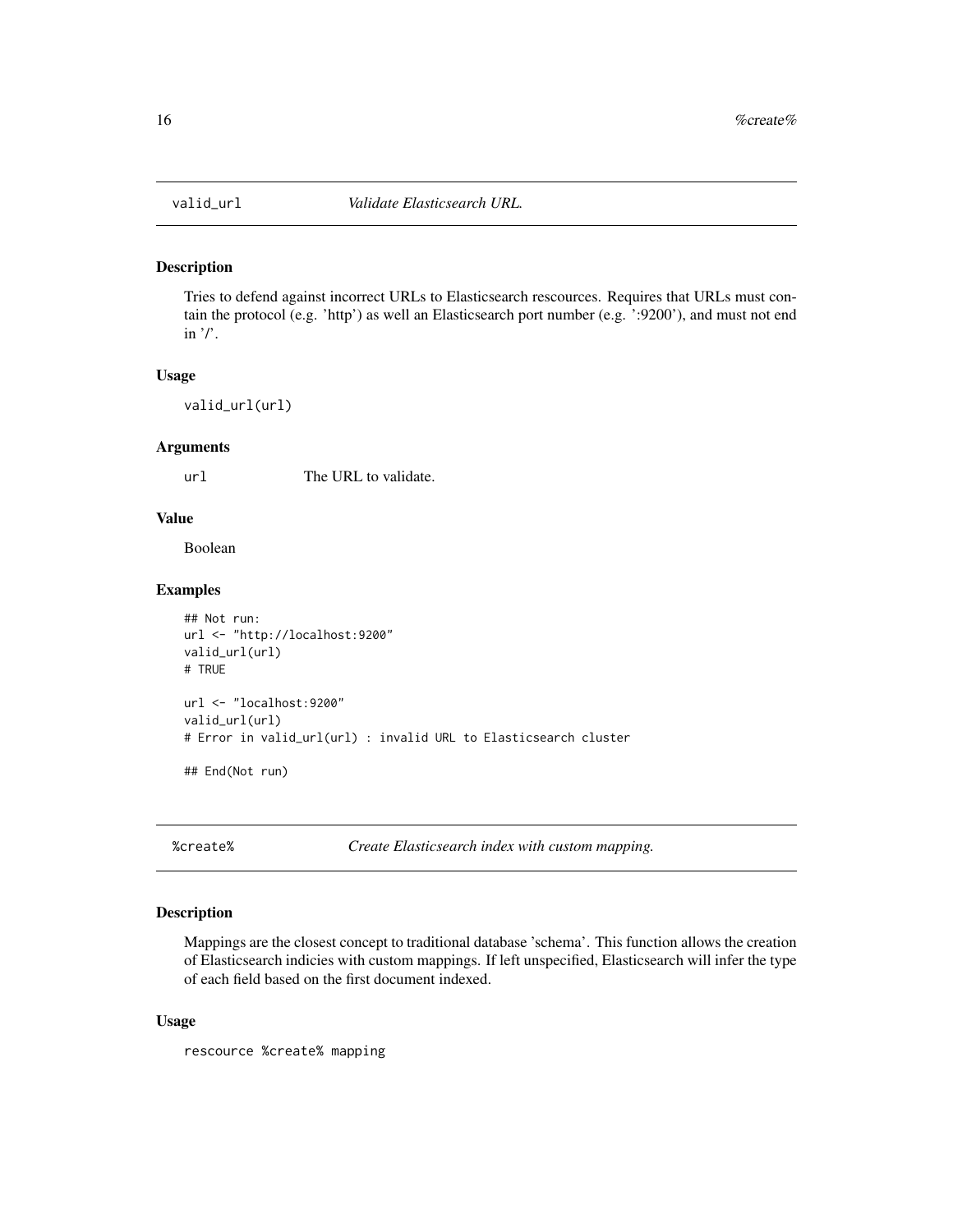#### <span id="page-16-0"></span>% delete% 17

#### Arguments

| rescource | An elastic rescource object that contains the information on the Elastic-<br>search cluster, index and document type, where the indexed data will reside. If<br>this does not already exist, it will be created automatically. |
|-----------|--------------------------------------------------------------------------------------------------------------------------------------------------------------------------------------------------------------------------------|
| mapping   | A JSON object containing the mapping details required for the index.                                                                                                                                                           |

# See Also

<https://www.elastic.co/guide/en/elasticsearch/reference/current/mapping.html>

## Examples

```
## Not run:
elastic("http://localhost:9200", "iris", "data") %create% mapping_default_simple()
## End(Not run)
```
%delete% *Delete Elasticsearch index.*

# Description

Delete all of the documents within a particular document type (if specified), or delete an entire index (if the document type is unspecified.)

#### Usage

```
rescource %delete% approve
```
#### Arguments

| rescource | An elastic rescource object that contains the information on the Elastic-<br>search cluster, index and document type, where the indexed data will reside. If<br>this does not already exist, it will be created automatically. |
|-----------|--------------------------------------------------------------------------------------------------------------------------------------------------------------------------------------------------------------------------------|
| approve   | Must be equal to "TRUE" for deletion for all documents in a rescource, OR be a<br>character vector of document ids if only specific documents need to be deleted.                                                              |

```
## Not run:
elastic("http://localhost:9200", "iris", "data") %delete% TRUE
## End(Not run)
```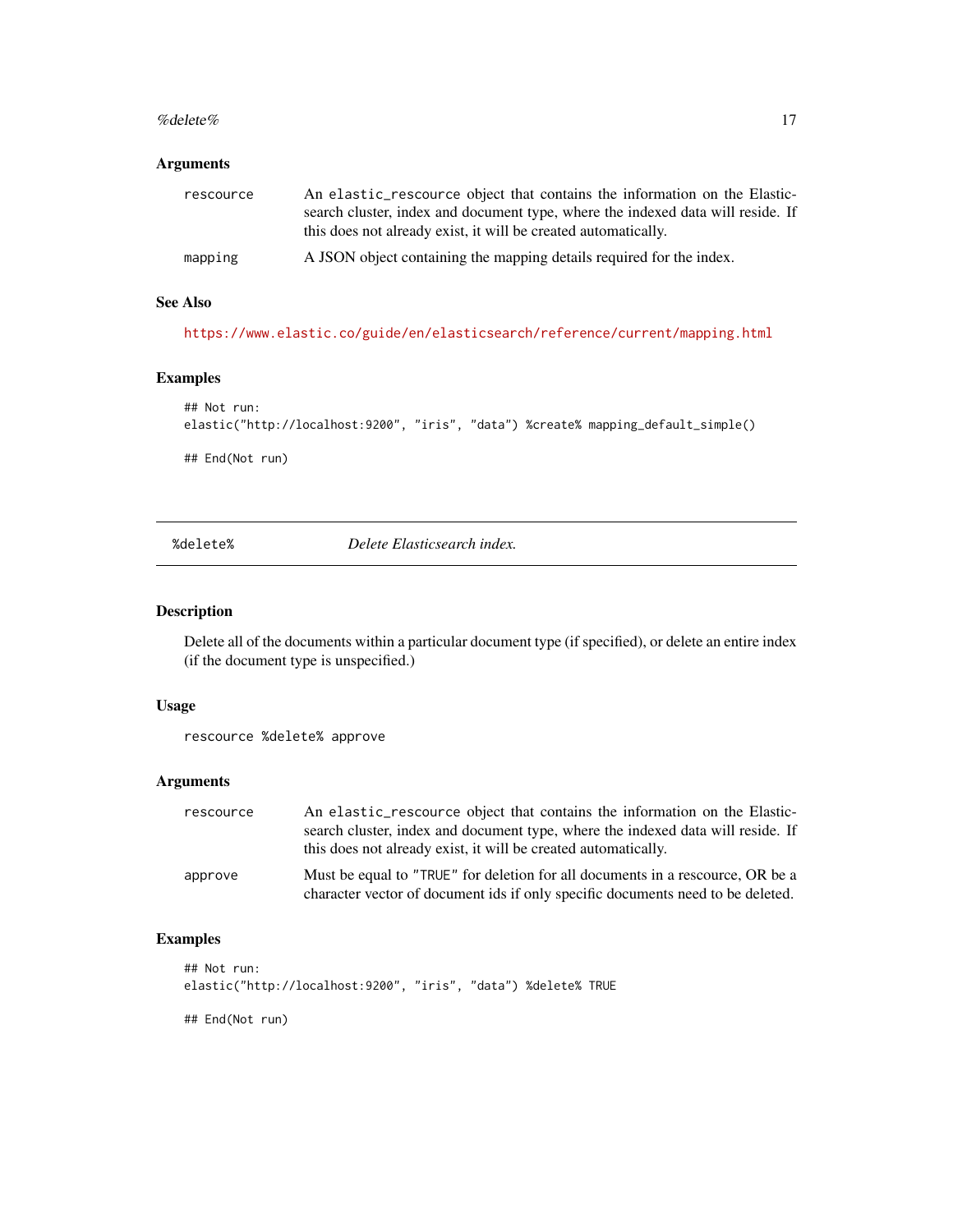<span id="page-17-0"></span>

Inserting records (or documents) into Elasticsearch is referred to as "indexing' the data. This function considers each row of a data frame as a document to be indexed into an Elasticsearch index.

#### Usage

rescource %index% df

# Arguments

| rescource | An elastic_rescource object that contains the information on the Elastic-        |
|-----------|----------------------------------------------------------------------------------|
|           | search cluster, index and document type, where the indexed data will reside. If  |
|           | this does not already exist, it will be created automatically.                   |
| df        | data frame whose rows will be indexed as documents in the Elasticsearch cluster. |

#### Details

If the data frame contains a column named 'id', then this will be used to assign document ids. Otherwise, Elasticsearch will automatically assigne the documents random ids.

# See Also

[https://www.elastic.co/guide/en/elasticsearch/reference/current/docs-index\\_.html](https://www.elastic.co/guide/en/elasticsearch/reference/current/docs-index_.html)

# Examples

```
## Not run:
elastic("http://localhost:9200", "iris", "data") %index% iris
```
## End(Not run)

%search% *Execute query or search.*

#### Description

Execute query or search.

#### Usage

rescource %search% search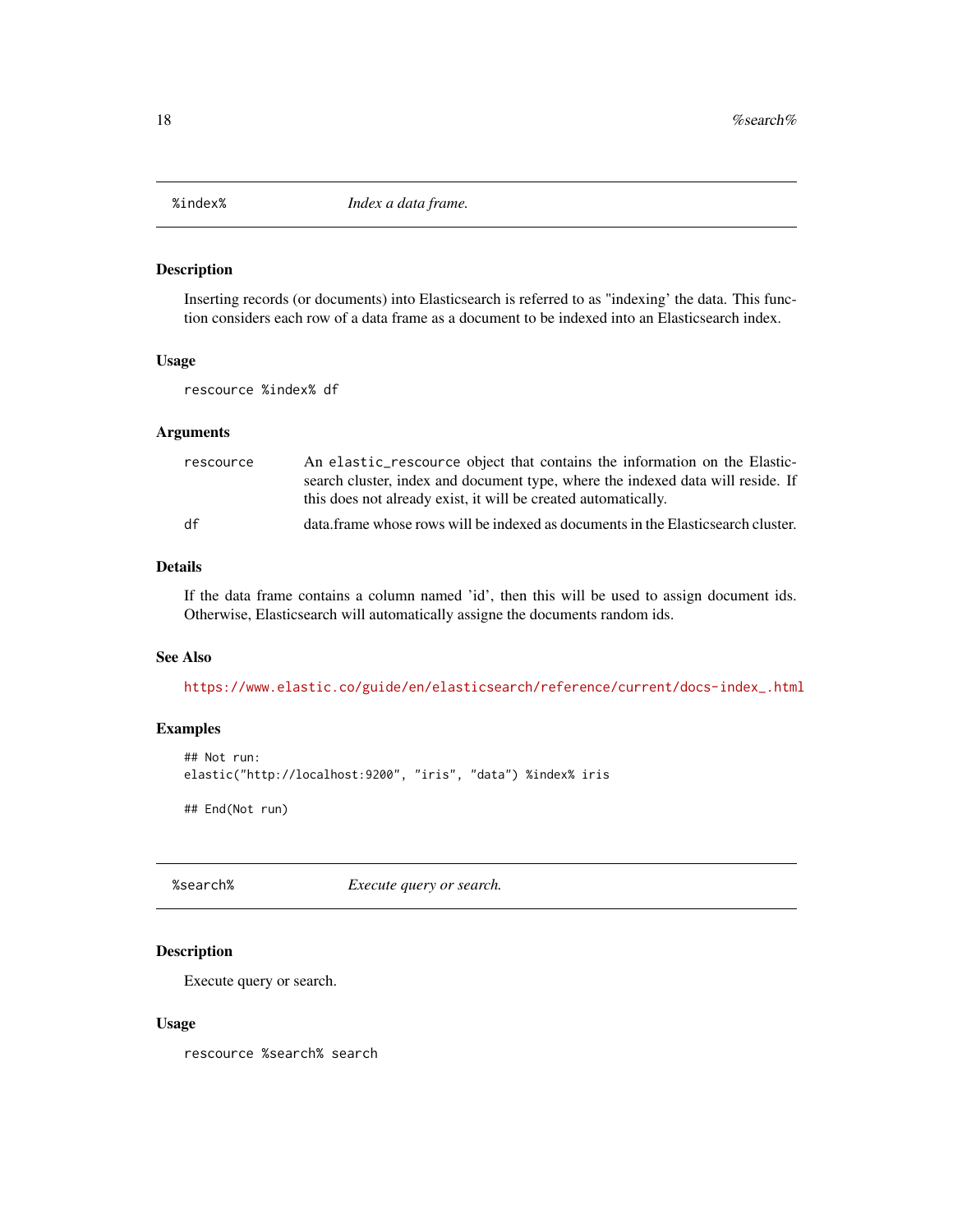#### %search% 19

# Arguments

| rescource | An elastic rescource object that contains the information on the Elastic-<br>search cluster, index and document type, where the indexed data will reside. If<br>this does not already exist, it will be created automatically. |
|-----------|--------------------------------------------------------------------------------------------------------------------------------------------------------------------------------------------------------------------------------|
| search    | elastic_query or elastic_aggs object.                                                                                                                                                                                          |

## Value

A data.frame of search or aggregation results.

# Examples

```
## Not run:
results <- elastic("http://localhost:9200", "iris", "data") %search% query('{"match_all": {}}')
head(results)
# sepal_length sepal_width petal_length petal_width species
# 1 4.8 3.0 1.4 0.1 setosa
# 2 4.3 3.0 1.1 0.1 setosa
# 3 5.8 4.0 1.2 0.2 setosa
# 4 5.1 3.5 1.4 0.3 setosa
# 5 5.2 3.5 1.5 0.2 setosa
# 6 5.2 3.4 1.4 0.2 setosa
```